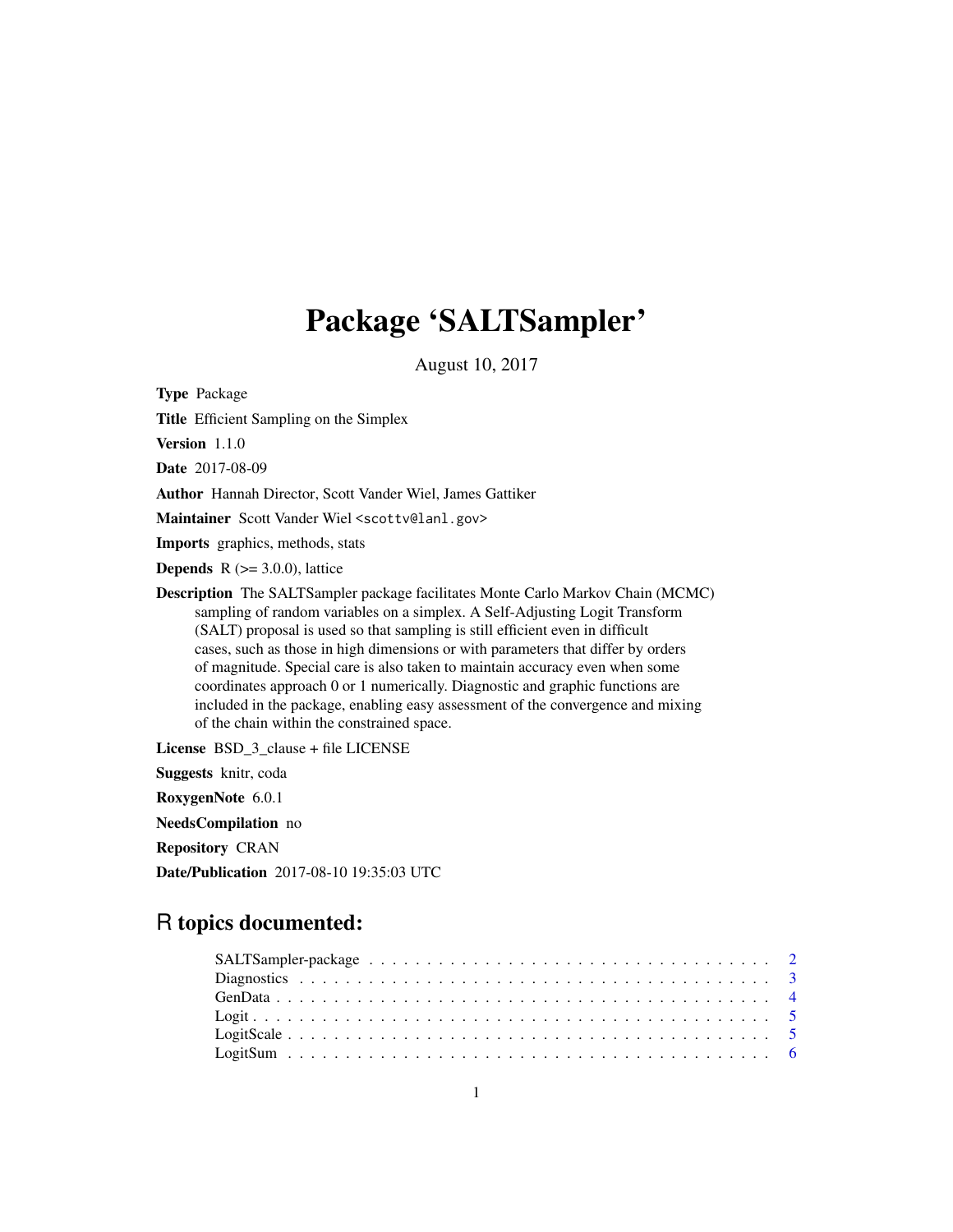<span id="page-1-0"></span>

| Index |  |  |  |  |  |  |  |  |  |  |  |  |  |  |  |  |  |  |  |  |  |  | $\overline{12}$ |
|-------|--|--|--|--|--|--|--|--|--|--|--|--|--|--|--|--|--|--|--|--|--|--|-----------------|

SALTSampler-package *Efficient Sampling on the Simplex*

#### Description

The SALTSampler package facilitates Monte Carlo Markov Chain (MCMC) sampling of random variables on a simplex. A Self-Adjusting Logit Transform (SALT) proposal is used so that sampling is still efficient even in difficult cases, such as those in high dimensions or with parameters that differ by orders of magnitude. Special care is also taken to maintain accuracy even when some coordinates approach 0 or 1 numerically. Diagnostic and graphic functions are included in the package, enabling easy assessment of the convergence and mixing of the chain within the constrained space.

# Details

|               | Package: SALTSampler        |
|---------------|-----------------------------|
| Type: Package |                             |
| Version:      | 0.1                         |
| Date:         | 2015-08-15                  |
| License:      | BSD 3 clause + file LICENSE |

The main function for this package is runMh. Using user-defined information, runMh conducts MCMC on a simplex and outputs an object of class mhRun. The function can be used with any target distribution on the simplex defined by the user. Alternatively, two common posteriors types are built into the function and can be specifed by the user. For type 'dirichlet', mhRun produces MCMC samples from a specified dirichlet distribution and for type 'multinomial', mhRun uses data to sample the distributional parameters of a multinomial distribution. Additionally, the functions Diagnostics and TriPlot can be used to analyze the output of mhRun.

#### Author(s)

Hannah Director, Scott Vander Wiel, Jim Gattiker

# Examples

```
###Dirichlet sampling in 3-simplex
dir <- RunMh(center = c(0.7, 0.2, 0.1), B = 2e3, concentration = 10,
                        h = c(2, 2, 2), type = 'dirichlet', dat = NULL)
Diagnostics(mhOut = dir)
TriPlot(mhOut = dir)
####Multinomial sampling
```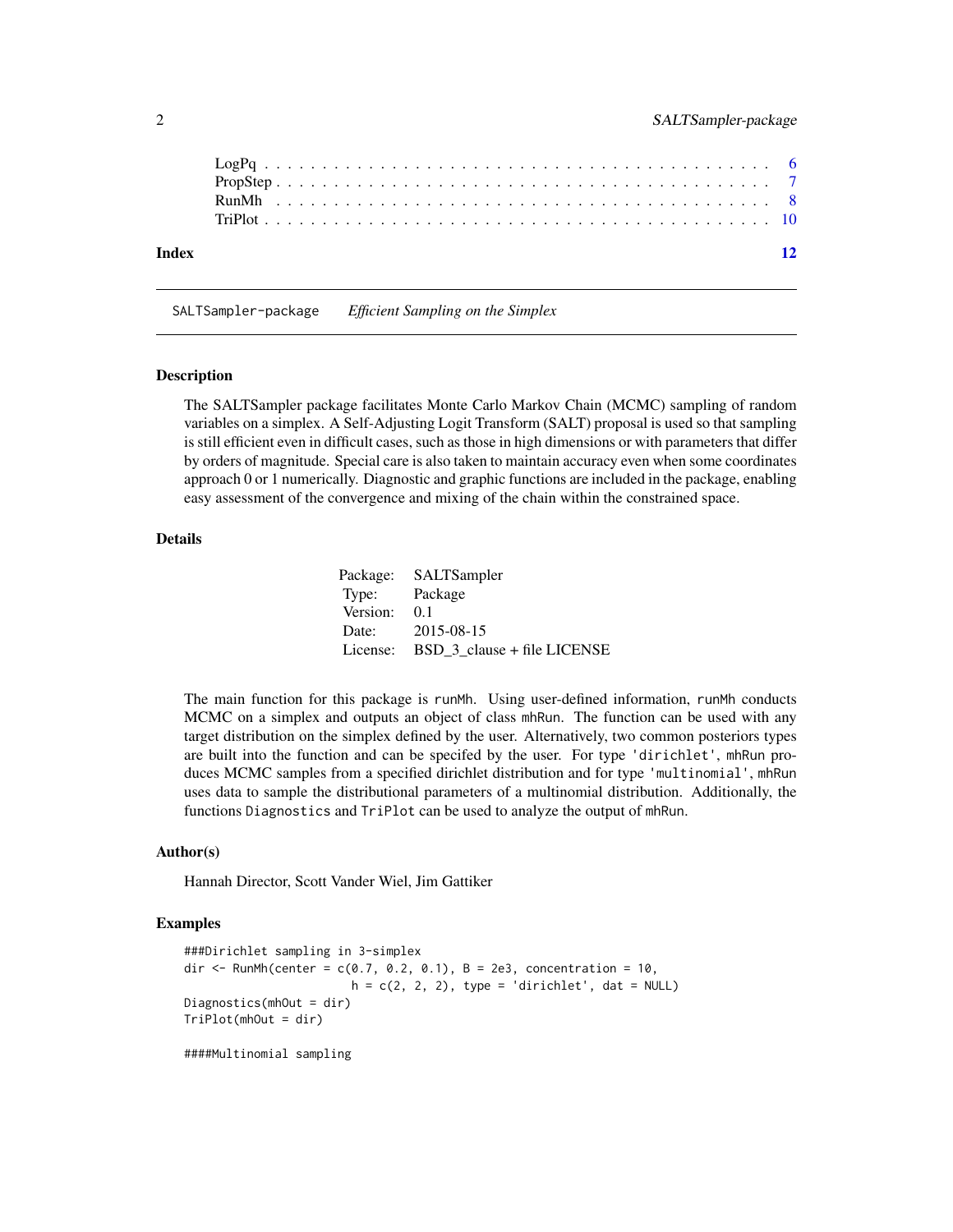# <span id="page-2-0"></span>Diagnostics 3

```
## Not run:
sampData <- GenData(center = c(0.2, 0.3, 0.5), n = 100, size = 10)
multinom <- RunMh(center = c(0.2, 0.3, 0.5), B = 1e4, h = c(2,2,2),
                 type = 'multinom', dat = sampData)
Diagnostics(mhOut = multinom)
TriPlot(mhOut = multinom)
## End(Not run)
####User-defined target distribution for a calibration problem
## Not run:
#Known function which we want to calibrate
CalibFn \leq function(y, logit = FALSE) {
 if (logit == TRUE) {
   y <- exp(LogPq(y)$logp)
 }
 out <- 1e3*y[1]^3*y[2]^3/sqrt(20 + y[3])
 return(out)
}
#Generated data
z \le rnorm(n = 1000, mean = CalibFn(c(1/3, 1/3, 1/3), 2))
#User defined target distribution
Target <- function(ycand, ycurrent, a, dat, pars = NULL) {
 out <- sum(dnorm(z, CalibFn(ycand, logit = TRUE), 2, log = TRUE)) -
    sum(dnorm(z, CalibFn(ycurrent, logit = TRUE), 2, log = TRUE)) +sum((a - 1)*(LogPq(ycand)$logp - LogPq(ycurrent)$logp))
 return(out)
}
#Run sampler
inputDist \leq RunMh(center = c(1/3, 1/3, 1/3), B = 3e4, concentration = 3,
                   h = c(0.2, 0.2, 0.2), type = 'user', dat = z)
Diagnostics(mhOut = inputDist)
TriPlot(mhOut = inputDist)
## End(Not run)
```
Diagnostics *Plots and Summaries of RunMh Output*

#### Description

Taking in a mhOut object, this function outputs graphs and summaries to evaluate the performance of an MCMC run on a simplex. In particular, the acceptance rate is outputted for each dimension along with a trace plot. For type 'dirichlet', qqplots of the theoretical versus empirical marginal distributions are also provided for each dimension.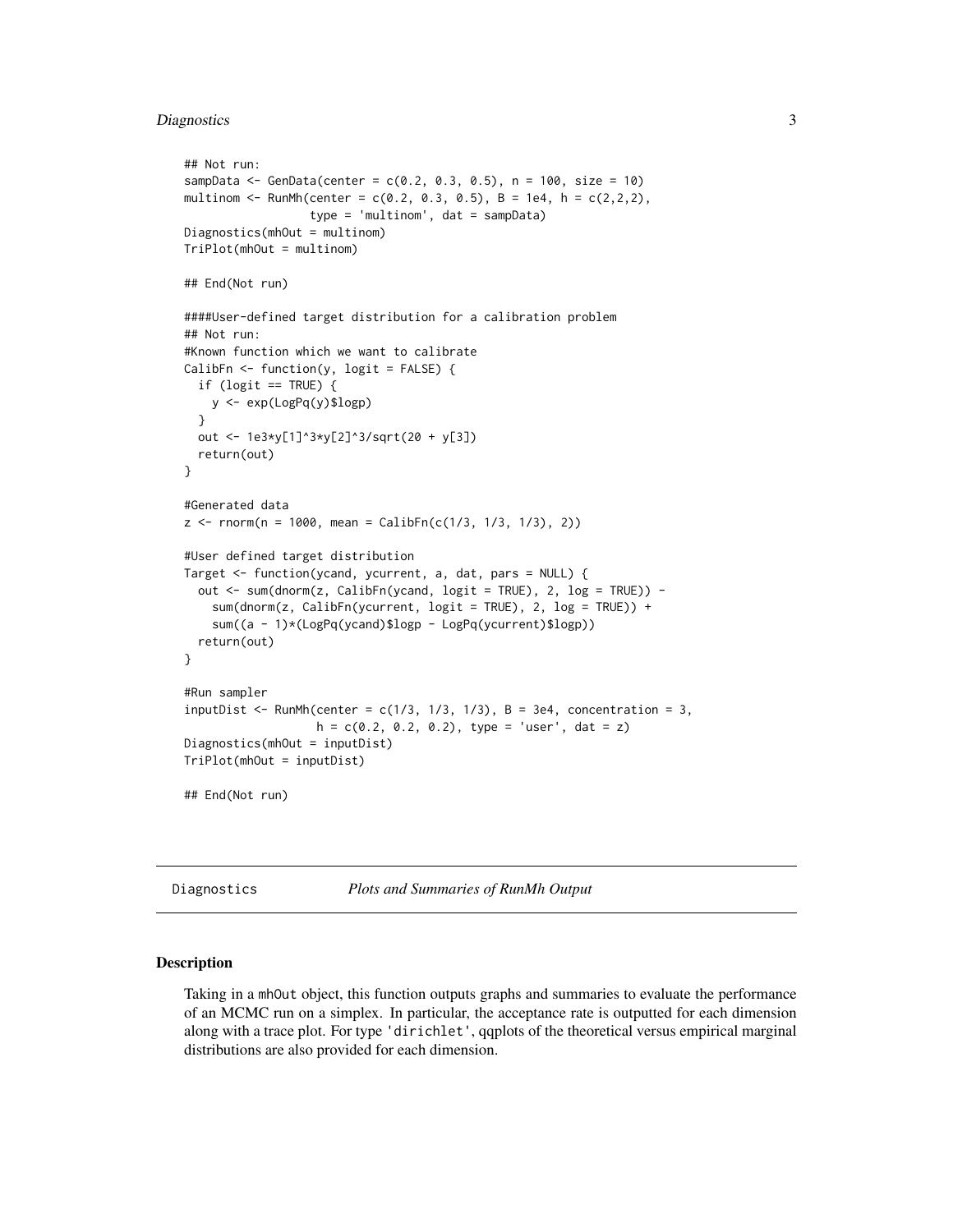#### <span id="page-3-0"></span>Usage

Diagnostics(mhOut)

## Arguments

mhOut Object outputted by the function RunMH which summarizes a Metropolis Hasting run on a simplex

# Examples

```
#Dirichlet run and diagnostic plots
dir <- RunMh(center = c(0.7, 0.2, 0.1), B = 2e3, concentration = 10,
                        h = c(2, 2, 2), type = 'dirichlet', dat = NULL)
Diagnostics(mhOut = dir)
```
GenData *Synthetic Data From a Multinomial Distribution*

# Description

This function generates a synthetic data set representing multiple draws from a multinomial distribution with user-specified parameters. A matrix of  $n$  rows corresponding to each draw is outputted where the entry in the ith column and the jth row gives the number of the items that were in the ith bin on the jth trial.

# Usage

GenData(center, n, size)

# Arguments

| center | Vector of numeric values defining the parameters of a multinomial distribution.<br>The ith value corresponds to the likelihood of a random variable being drawn<br>from the ith bin                                |
|--------|--------------------------------------------------------------------------------------------------------------------------------------------------------------------------------------------------------------------|
| n      | The n argument for the rmultinom function in base R which is defined to be the<br>"number of random vectors to draw"                                                                                               |
| size   | The Size argument for the rmultinom function in base R which is defined to<br>be an "integer, say N, specifying the total number of objects that are put into $K$<br>boxes in the typical multinomial experiment." |

#### References

R Core Team (2015). R: A language and environment for statistical computing. R Foundation for Statistical Computing, Vienna, Austria. <https://www.R-project.org/>.

rmultinom: [https://stat.ethz.ch/R-manual/R-patched/library/stats/html/Multinom.](https://stat.ethz.ch/R-manual/R-patched/library/stats/html/Multinom.html) [html](https://stat.ethz.ch/R-manual/R-patched/library/stats/html/Multinom.html)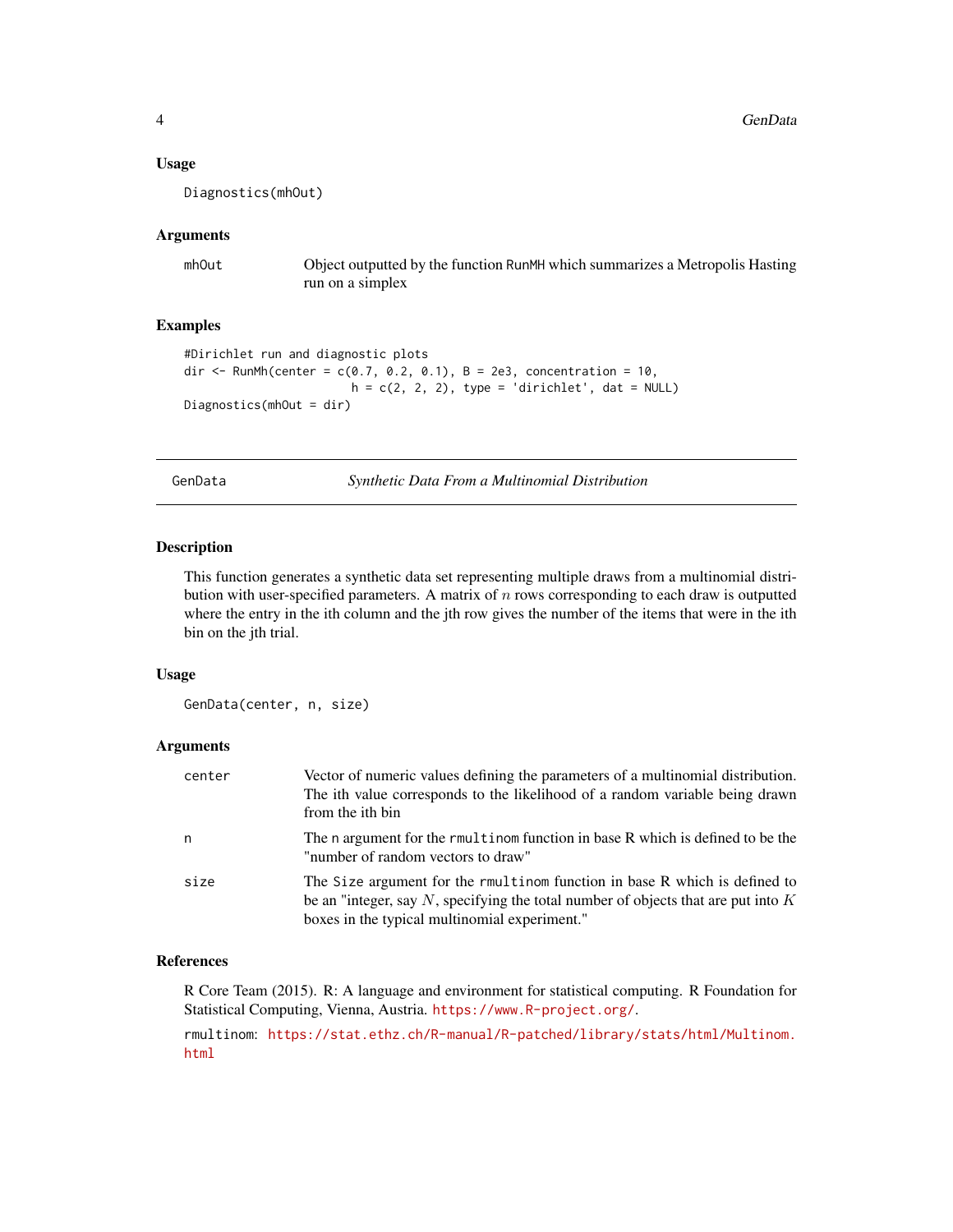#### <span id="page-4-0"></span>**Logit** 5

# Examples

```
#Generate sample data from a multinomial distribution
GenData(center = c(0.2, 0.3, 0.5), n = 10, size = 20)
```
Logit *Logit of a Probability Vector*

# Description

Returns the logit of a vector of probabilities,  $p$ . When logp is set to TRUE, the second argument contains natural logs of probabilities.

# Usage

 $Logit(p, logp = FALSE)$ 

#### Arguments

| D    | Vector of probabilities or log probabilities                                                                                         |
|------|--------------------------------------------------------------------------------------------------------------------------------------|
| logp | Boolean which is FALSE when the first argument contains probabilities and TRUE<br>when the first argument contains log probabilities |
|      |                                                                                                                                      |

# Examples

```
#Find logit on natural scale
a \leftarrow c(0.4, 0.4, 0.1, 0.1)Logit(p = a)#Find logit on log scale
b <- c(log(1e-4), log(1e-6), log(1 - 1e-6))
b \leftarrow b/sum(b)Logit(p = b, logp = FALSE)
```

| LogitScale | Finds $logit(sp)$ |  |
|------------|-------------------|--|
|------------|-------------------|--|

# Description

For  $x = logit(p)$  and  $l = log(s)$ , this function returns  $logit(sp)$ .

# Usage

LogitScale(x, l)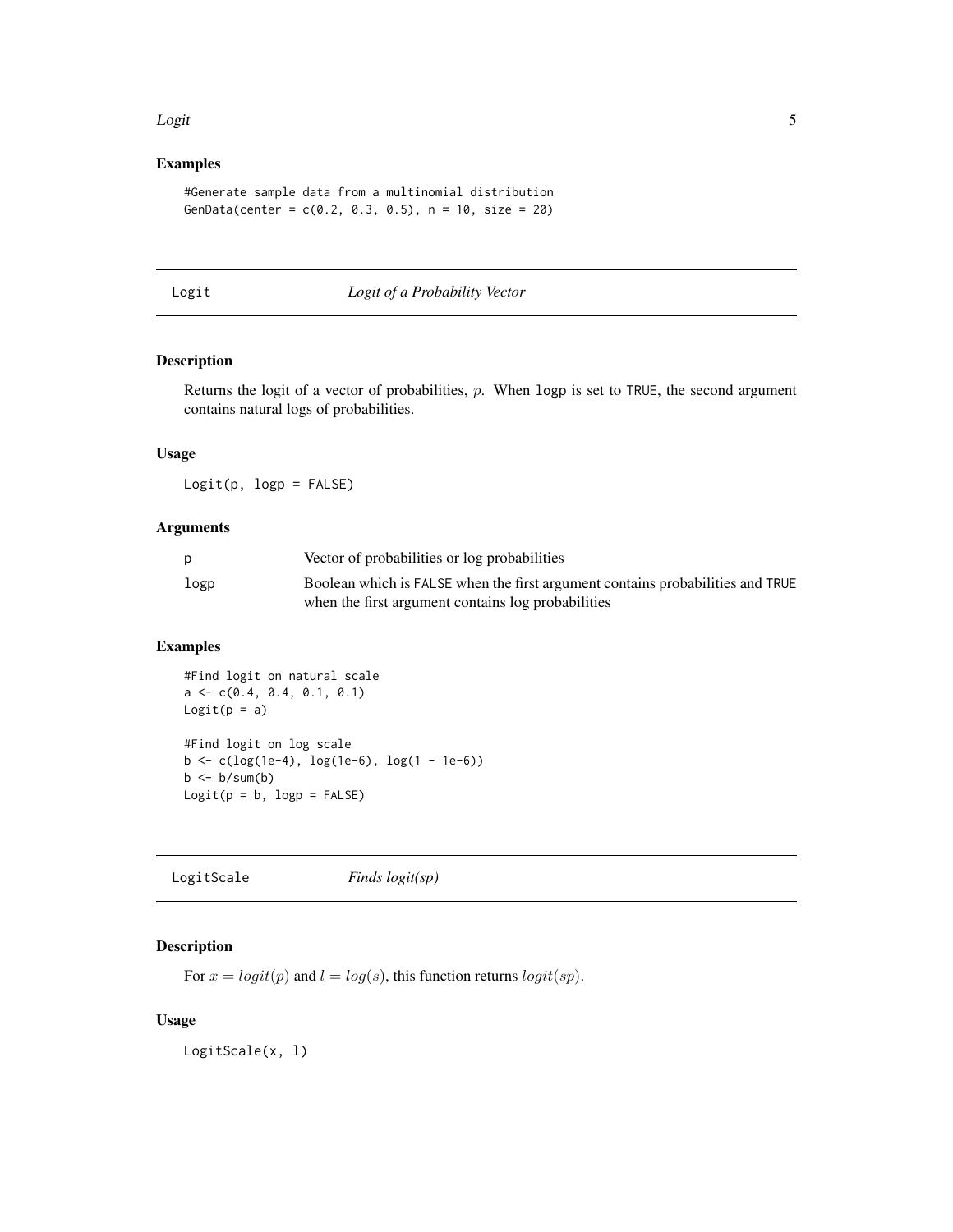#### <span id="page-5-0"></span>Arguments

| $Logit(p)$ where p is a vector of probabilities                                 |
|---------------------------------------------------------------------------------|
| $Exp(s)$ where $0 \le s \le 1/\sum p_i$ to produce a well-defined return value. |

# Examples

#Calculates logit(xl) for p = (0.4, 0.3): #x = (Logit(0.4), Logit(0.3)) and  $l = 0.7$  $Logitscale(x = Logistic(0.4, 0.3)), 1 = 0.7)$ 

| LogitSum | Log of the Sum of Probabilities |
|----------|---------------------------------|
|          |                                 |

# Description

For  $x = logit(p)$ , this function returns  $s = log(\sum p)$  where the sum of p is less than or equal to 1. Calculations are designed to preserve accuracy even for values numerically near 0 or 1.

#### Usage

LogitSum(x)

#### Arguments

x A vector of probabilities whose sum is less than or equal to 1

#### Examples

```
#Find logit sum for a single value
LogitSum(x = 0.1)
#Find logit sum for a vector of values
Logitsum(x = c(0.1, 0.4, 0.2))
```
LogPq *Computes*  $log(p)$  *and*  $log(1 - p)$ 

# Description

For  $x = logit(p)$ , this function returns  $log(p)$  and  $log(1 - p)$ . Special care is taken to ensure accuracy when coordinates are numerically close to 0 or 1.

#### Usage

LogPq(x)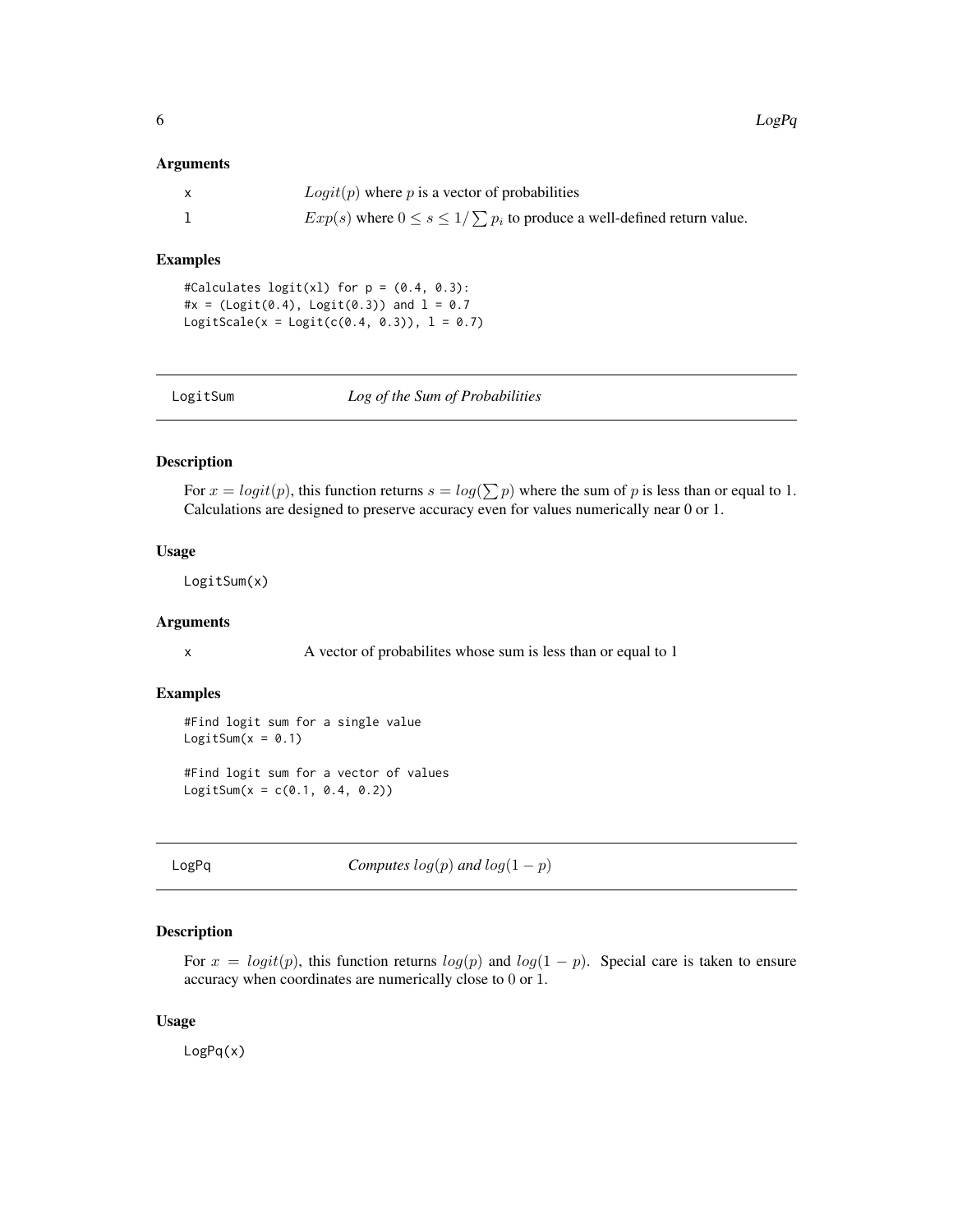#### <span id="page-6-0"></span>PropStep 7

# Arguments

x  $Logit(p)$  where p is a vector of probabilites

# Examples

```
#Find log(p) and log(q) for x = logit(0.2)a \leftarrow \log(0.2/(1 - 0.2))LogPq(x = a)#Find log(p) and log(q) for x = logit(1e-4)b \leftarrow \log(1e-4/(1 - 1e-4))LogPq(x = b)
```
PropStep *Draw a Proposal on a Simplex*

# Description

Given a logit-scaled simplex point  $y$ , this function draws a new logit-scaled simplex point. For a specified element,  $i$ , a new point is drawn with Gaussian standard deviation  $h$ . Then all other elements are rescaled such that they remain on the simplex. The returned value also includes a detailed balance term, dbt, as an attribute.

# Usage

PropStep(y, i, h)

#### Arguments

| y  | Vector of simplex points on the logit scale                                                       |
|----|---------------------------------------------------------------------------------------------------|
| j. | Index value for the coordinate in the simplex point vector that should be modi-<br>fied initially |
| h  | Gaussian standard deviation for the proposal distribution                                         |

# Value

dbt Detailed balance term

# Examples

```
#Propose new step from y = c(0.2, 0.3, 0.5)y \leq -c(0.2, 0.3, 0.5)PropStep(y = Logistic(y), i = 1, h = c(2, 2, 2))
```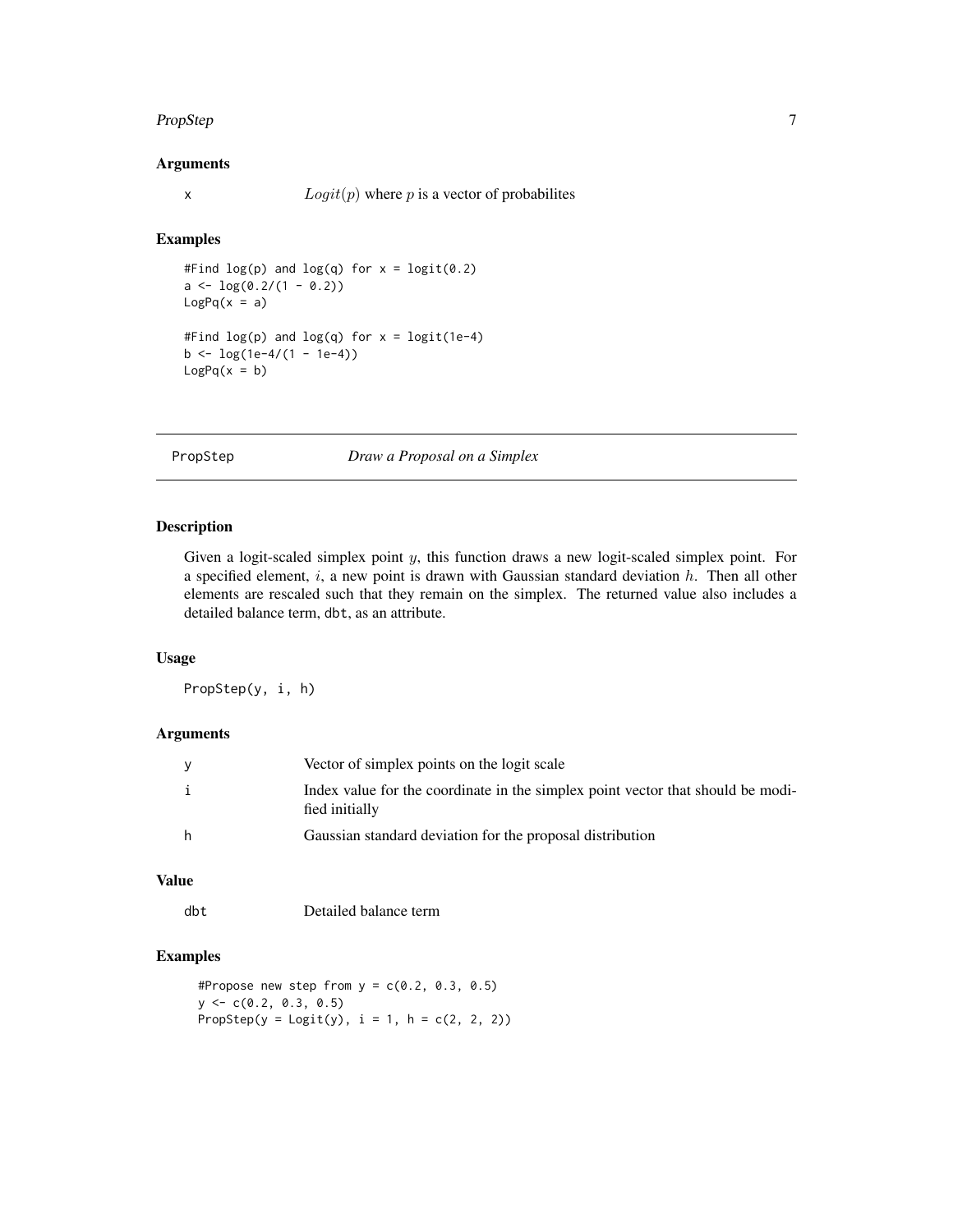<span id="page-7-0"></span>

# Description

This function runs the Metropolis Hasting algorithm constrained on a simplex. The function can be used with any target distribution on the simplex defined by the user. Alternatively, two common target distributions are built into the function and can be specifed by the user. The function is designed to continue to perform well in difficult cases, such as those in high dimensions or with parameters that differ by orders of magnitude. Care is also taken to ensure accuracy even when some coordinates are numerically close to 0 or 1.

# Usage

```
RunMh(center, B, concentration = 1, h, type = 'user', dat = NULL, pars = NULL)
```
# Arguments

| center        | Vector of numeric values summing to 1 that define the center of the distribu-<br>tional parameters of the posterior. For type 'dirichlet', the parameter $a$ is<br>defined such that $a_i$ is the ith element of center times concentration. For<br>type 'multinom', the multinomial distribution parameter, $p_i$ , is the ith value of<br>center                                                                                                                                                                               |
|---------------|----------------------------------------------------------------------------------------------------------------------------------------------------------------------------------------------------------------------------------------------------------------------------------------------------------------------------------------------------------------------------------------------------------------------------------------------------------------------------------------------------------------------------------|
| B             | Number of iterations to run the chain                                                                                                                                                                                                                                                                                                                                                                                                                                                                                            |
| concentration | This argument specifies the concentration parameter where $a$ is defined such<br>that $a_i$ is the ith element of center times concentration. This is typically<br>used with type 'dirichlet', but can also be used in a user-defined function.<br>This arguments defaults to 1, so has no effect if it is not specified.                                                                                                                                                                                                        |
| h             | Vector of step sizes. Length of vector must match length of center                                                                                                                                                                                                                                                                                                                                                                                                                                                               |
| type          | Specifies the target distribution. Select type 'user' if a target distribution has<br>already been defined (see details). Select type 'dirichlet' for a Dirichlet dis-<br>tribution and type 'multinom' for a multinomial distribution                                                                                                                                                                                                                                                                                           |
| dat           | A matrix or vector passing data to the sampler. For type 'multinom', this is a<br>matrix giving data from repeated multinomial draws where the data is formatted<br>in the same way as data obtained via GenData. The number of the items in the<br>ith bin on the jth multinomial trial should be in the ith column and the jth row of<br>the matrix. For type 'user', any matrix or vector of data can be used to match<br>the form specified in the user's target function. If unspecified, this argument<br>defaults to NULL |
| pars          | A list of additional parameters that can be passed to the user-specified target<br>function for type 'user' if desired. Argument defaults to NULL                                                                                                                                                                                                                                                                                                                                                                                |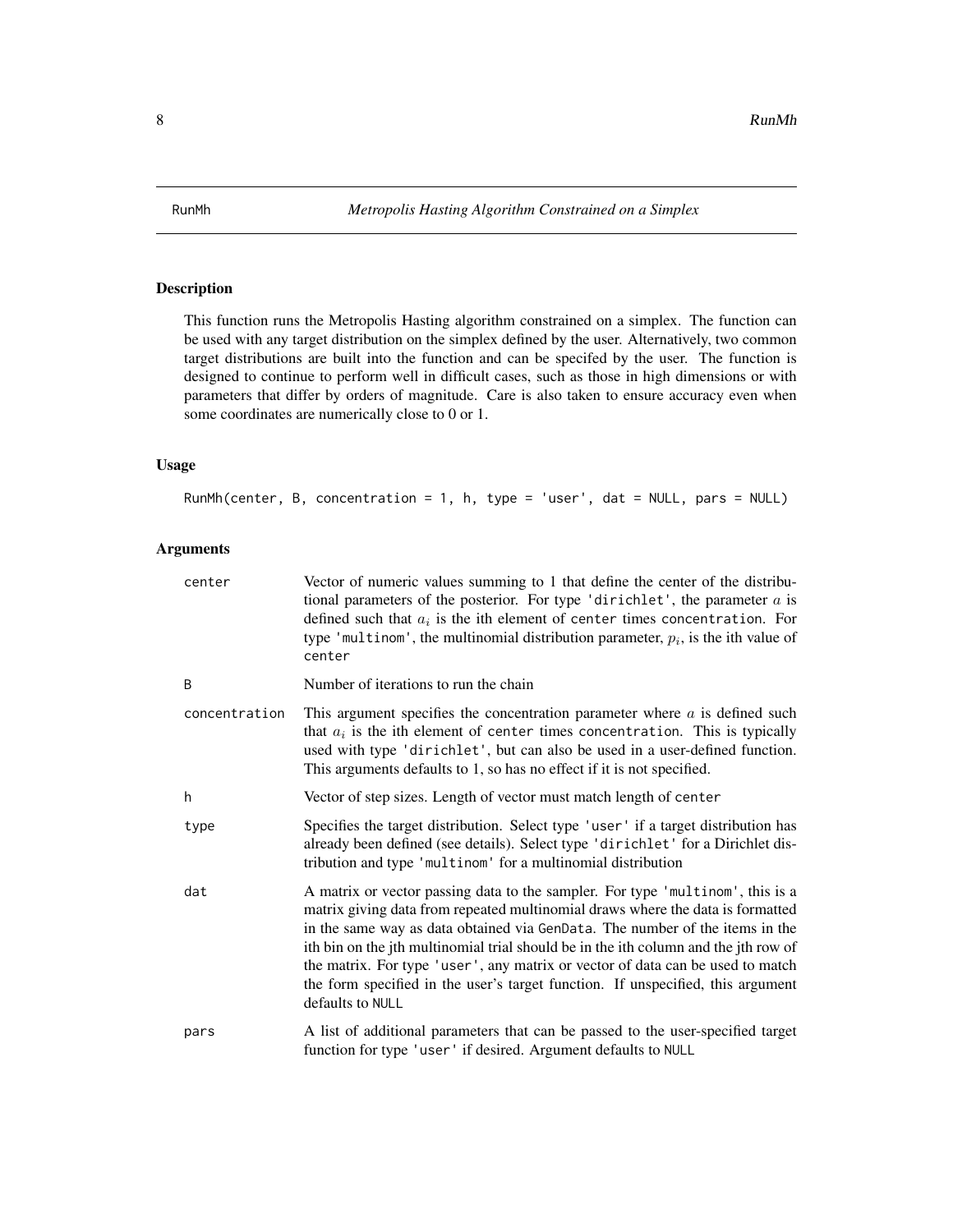#### RunMh 99

# Details

Any target distribution on the simplex can be used with this function by defining a target distribution function in the environment prior to running RunMh. The function should be named Target and should take in parameters ycand and ycurrent, which are the current and proposed samples on the logit scale, and parameter a, which is center times concentration. Parameters dat and pars can be set to NULL. Alternatively, dat can be used to provide data to the target function and/or pars can be used to provide a list of additional parameters to the the target function. The target function should output the ratio of the log-likelihood of the posterior distribution for the proposal,  $\theta$  = ycand, to the log-likelihood of the posterior for the current value,  $\theta$  = ycurrent. For simple cases, there are built-in target distributions. For type 'dirichlet', RunMh uses a Dirichlet distribution as a posterior distribution. For type 'multinomial', RunMh samples the distributional parameters of a multinomial distribution that would have generated the data inputted for dat.

# Value

An object of class mhOut. mhOut has 12 attributes.

| Y             | Matrix of MCMC samples on logit scale                                                                                                                                                                                                                                                                                                                                                                                                                                                                                    |
|---------------|--------------------------------------------------------------------------------------------------------------------------------------------------------------------------------------------------------------------------------------------------------------------------------------------------------------------------------------------------------------------------------------------------------------------------------------------------------------------------------------------------------------------------|
| S             | Matrix of MCMC samples on true scale                                                                                                                                                                                                                                                                                                                                                                                                                                                                                     |
| runTime       | Summary of the MCMC runtime. The first entry gives the total user CPU time,<br>the second entry gives the system CPU time, and the third entry gives the true<br>elapsed time                                                                                                                                                                                                                                                                                                                                            |
| moveCount     | Number of steps where the proposal value was accepted                                                                                                                                                                                                                                                                                                                                                                                                                                                                    |
| p             | Length of center vector                                                                                                                                                                                                                                                                                                                                                                                                                                                                                                  |
| center        | Vector of numeric values summing to 1 that help to define distributional param-<br>eters. For type 'dirichlet', the parameter $a$ is defined such that $a_i$ is the ith<br>element of center times concentration. For type 'multinom', the multino-<br>mial distribution parameter, $p_i$ , is the ith value of center                                                                                                                                                                                                   |
| B             | Number of iterations to run the chain                                                                                                                                                                                                                                                                                                                                                                                                                                                                                    |
| concentration | For type 'dirichlet', this argument specifies the concentration parameter where<br>$a$ is defined such that $a_i$ is the ith element of center times concentration.<br>Otherwise, this argument takes on its default value of 1 and has no effect                                                                                                                                                                                                                                                                        |
| h.            | Vector of step sizes. Length of vector must match length of center                                                                                                                                                                                                                                                                                                                                                                                                                                                       |
| type          | Specifies the target distribution. Select type 'user' if a target distribution has<br>already been defined (see details). Select type 'dirichlet' for a Dirichlet dis-<br>tribution and type 'multinom' for a multinomial distribution                                                                                                                                                                                                                                                                                   |
| dat           | A matrix or vector passing data to the sampler. For type 'multinom', a matrix<br>giving data from repeated multinomial draws where the data is formatted in the<br>same way as data obtained via GenData. The number of the items in the ith<br>bin on the jth multinomial trial should be in the ith column and the jth row of<br>the matrix. For type 'user', any matrix or vector of data can be used to match<br>the form specified in the user's target function. If unspecified, this argument<br>defaults to NULL |
| a             | Dirichlet distribution parameters, $a$ , where $a_i$ , is the ith element of center times<br>concentration                                                                                                                                                                                                                                                                                                                                                                                                               |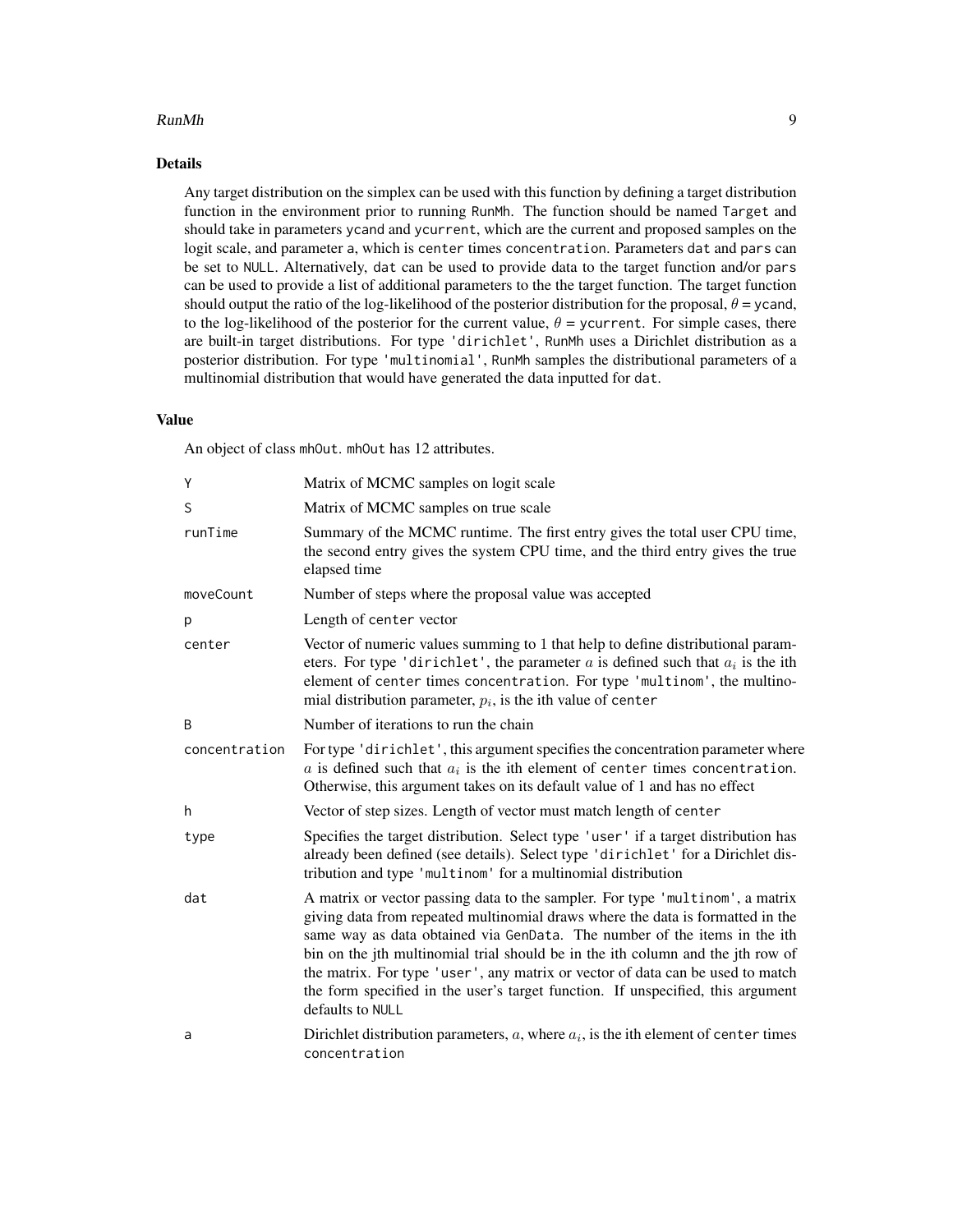# Examples

```
###Dirichlet sampling in 3-simplex
dir <- RunMh(center = c(0.7, 0.2, 0.1), B = 2e3, concentration = 10,
                        h = c(2, 2, 2), type = 'dirichlet', dat = NULL)
####Multinomial sampling
## Not run:
sampData <- GenData(center = c(0.2, 0.3, 0.5), n = 100, size = 10)
multinom \leq RunMh(center = c(0.2, 0.3, 0.5), B = 1e4, h = c(2,2,2),
                  type = 'multip + , dat = sample## End(Not run)
####User-defined target distribution for a calibration problem
## Not run:
#Known function which we want to calibrate
CalibFn \leq function(y, logit = FALSE) {
  if (logit == TRUE) {
    y <- exp(LogPq(y)$logp)
  }
  out <- 1e3*y[1]^3*y[2]^3/sqrt(20 + y[3])
  return(out)
}
#Generate data
z \le rnorm(n = 1000, mean = CalibFn(c(1/3, 1/3, 1/3), 2))
#User defined target distribution
Target <- function(ycand, ycurrent, a, dat, pars = NULL) {
  out <- sum(dnorm(dat, CalibFn(ycand, logit = TRUE), 2, log = TRUE)) -
    sum(dnorm(dat, CalibFn(ycurrent, logit = TRUE), 2, log = TRUE)) +
    sum((a - 1)*(LogPq(ycand)$logp - LogPq(ycurrent)$logp))
  return(out)
}
#Run sampler
inputDist <- RunMh(center = c(1/3, 1/3, 1/3), B = 3e4, concentration = 3,
                   h = c(0.2, 0.2, 0.2), type = 'user', dat = z)
## End(Not run)
```
TriPlot *Plots MCMC Samples on a 3-Simplex*

#### Description

This function plots samples from a 3-simplex projected into two dimensions. If sumStat is true, numerical summaries are also plotted on the graph. In particular, the theoretical mean is calculated under the assumption that the initial values entered by the user for center in the runMh function are

<span id="page-9-0"></span>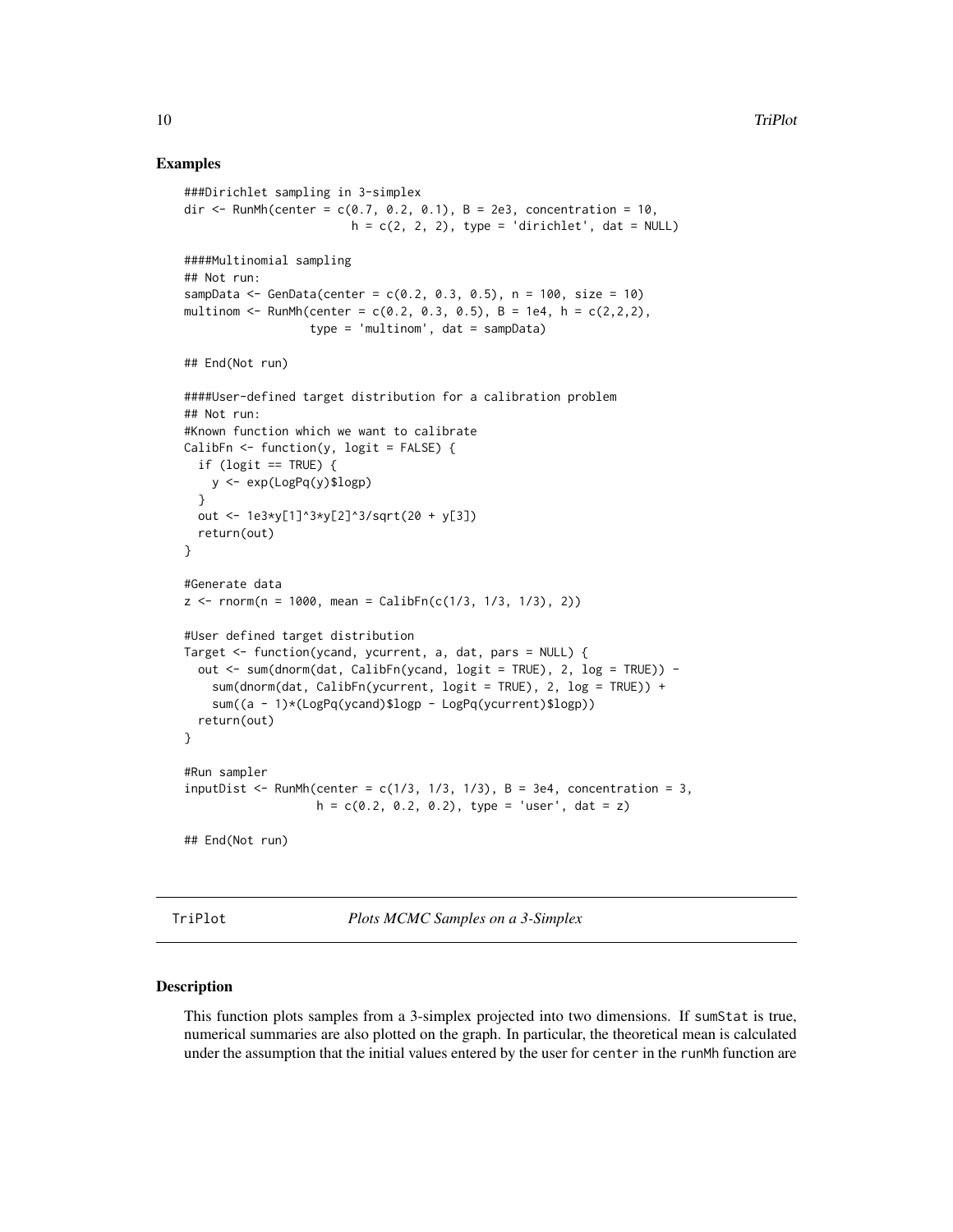#### TriPlot 11

correct. For type 'dirichlet' the theoretical mode is also calculated under the assumption that the initial values entered by the user for center in the runMh function are correct. These values are plotted along with the samples in the projected space.

#### Usage

```
TriPlot(mhOut, sumStat = FALSE)
```
#### Arguments

| mhOut   | Output of the RunMh function                                                           |
|---------|----------------------------------------------------------------------------------------|
| sumStat | Boolean indicating whether or not summary statistics should be plotted on the<br>graph |

# Note

If two or more parameter values are near zero, this plot may not be useful. In such cases, all samples may overlap in a single corner of the triangle, limiting the useful visual information provided by this plot.

# Examples

```
#Dirichlet triangle plot
dir <- RunMh(center = c(0.7, 0.2, 0.1), B = 2e3, concentration = 10,
                       h = c(2, 2, 2), type = 'dirichlet', dat = NULL)
TriPlot(mhOut = dir, sumStat = TRUE)
```